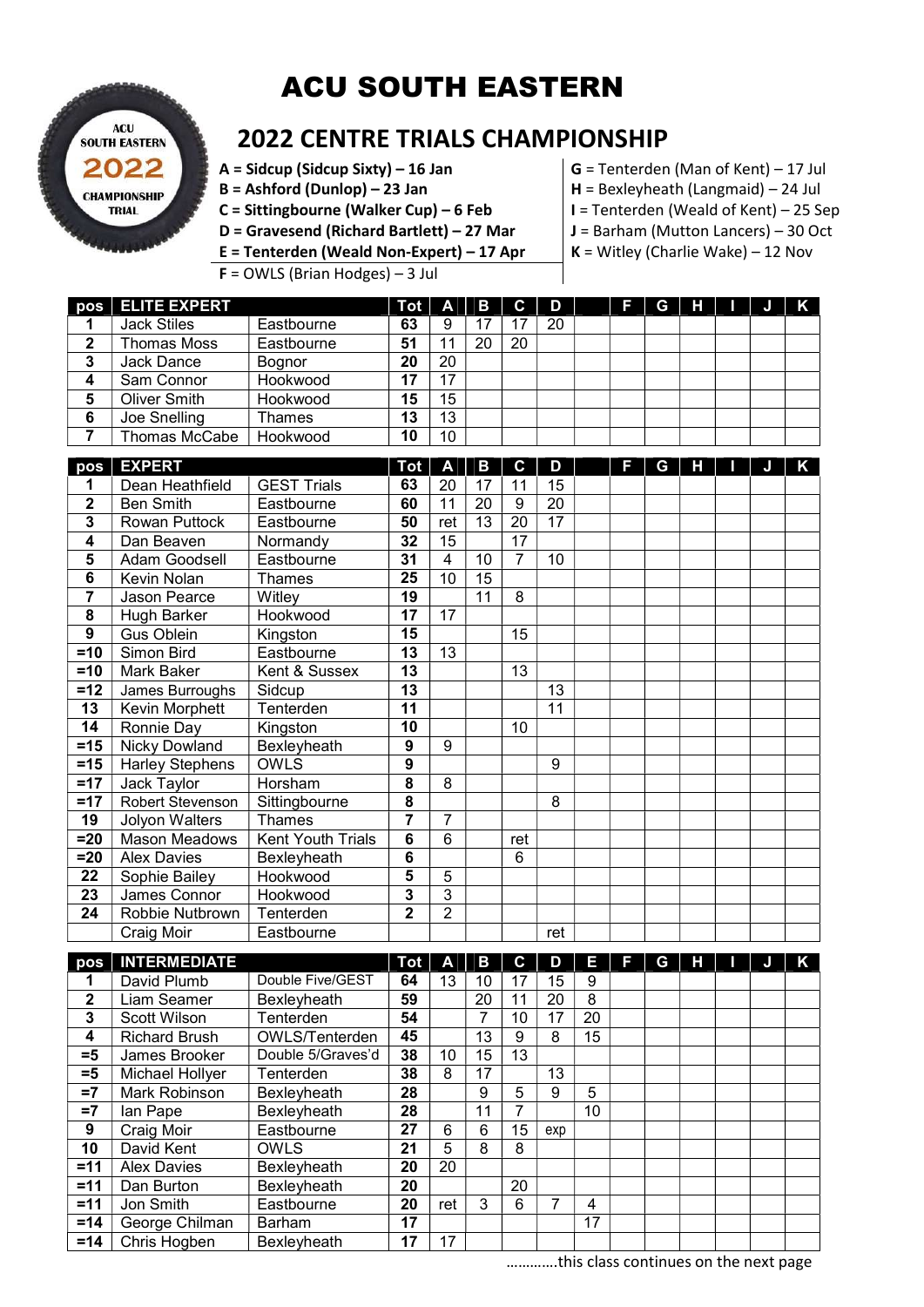| pos              | <b>INTERMEDIATE</b>      | continued             | <b>Tot</b>              | $\overline{\mathbf{A}}$ | $\mathbf{B}$   | $\mathbf c$     | D   | E              | IF. | G | Н | IJ | K |
|------------------|--------------------------|-----------------------|-------------------------|-------------------------|----------------|-----------------|-----|----------------|-----|---|---|----|---|
| 16               | Jack Taylor              | Ashford               | 16                      | 3                       |                | $\overline{4}$  | 6   | 3              |     |   |   |    |   |
| 17               | Michael Hyden            | Hookwood              | 15                      | 15                      |                |                 |     |                |     |   |   |    |   |
| $=18$            | Jodie Duffill            | Bexleyheath           | $\overline{13}$         |                         |                |                 | 11  | $\overline{2}$ |     |   |   |    |   |
| $=18$            | Will Barden              | Tenterden             | $\overline{13}$         |                         |                |                 |     | 13             |     |   |   |    |   |
| 20               | Ian Coulter              | Bexleyheath           | $\overline{12}$         |                         | $\overline{2}$ | 3               |     | 7              |     |   |   |    |   |
| $= 21$           | Tom Bartrum              | Bexleyheath           | $\overline{11}$         | 11                      |                |                 |     |                |     |   |   |    |   |
| $= 21$           | Mark Mealham             | Tenterden             | $\overline{11}$         |                         |                |                 |     | 11             |     |   |   |    |   |
| 23               | Jason Arnold             | Bexleyheath           | 10                      |                         |                |                 | 10  |                |     |   |   |    |   |
| 24               | Reece Talbot             | Normandy              | 9                       | 9                       |                |                 |     |                |     |   |   |    |   |
| 25               | Paul Robey               | Sidcup                | 8                       |                         | 1              | 2               | 5   |                |     |   |   |    |   |
| 26               | <b>Oliver Whorlow</b>    | Barham                | $\overline{7}$          | $\overline{7}$          |                |                 |     |                |     |   |   |    |   |
| $=27$            | Marc d'Amico             | Folkestone            | 6                       |                         | 5              | 1               |     |                |     |   |   |    |   |
| $=27$            | <b>Tom Norris</b>        | Bexleyheath           | 6                       |                         |                |                 |     | 6              |     |   |   |    |   |
| $=29$            | Sam Cooper               | Sidcup                | 4                       | $\overline{4}$          |                |                 |     |                |     |   |   |    |   |
| $=29$            | Steve Haselden           | Barham                | 4                       |                         | $\overline{4}$ |                 |     |                |     |   |   |    |   |
| 31               | <b>Henry Cooper</b>      | Sidcup                | $\overline{2}$          | $\overline{2}$          |                |                 |     |                |     |   |   |    |   |
| 32               | <b>Kurt Gigney</b>       | <b>OWLS</b>           | 1                       |                         |                |                 |     | 1              |     |   |   |    |   |
|                  | <b>Ben Blackman</b>      | Barham                |                         |                         |                |                 |     | $\mathbf 0$    |     |   |   |    |   |
|                  | John Arnold              | Bexleyheath           |                         |                         |                |                 |     | 0              |     |   |   |    |   |
|                  | pos   NOVICE             |                       | <b>Tot</b>              | A                       | B              | $\mathbf c$     | D   | Ε              | IF. | G | н | JI | K |
| 1                | Doug Norris              | Bexleyheath           | 62                      | 20                      | 17             | $\sqrt{5}$      |     | 20             |     |   |   |    |   |
| $\mathbf 2$      | <b>Will Barden</b>       | Tenterden             | 44                      | 7                       | 20             | 17              |     | int            |     |   |   |    |   |
| 3                | David Brooker            | Gravesend             | 30                      |                         | 15             | 15              |     |                |     |   |   |    |   |
| $=4$             | <b>Mark Teal</b>         | Barham                | $\overline{27}$         | 17                      | 6              | $\overline{4}$  |     | twn            |     |   |   |    |   |
| $=4$             | <b>Russell Hart</b>      | Barham                | 27                      |                         | 7              | 20              |     |                |     |   |   |    |   |
| $=6$             | Jordan Duffill           | Bexleyheath           | 26                      |                         |                |                 | 15  | 11             |     |   |   |    |   |
| $= 6$            | Leigh Norris             | Bexleyheath           | 26                      |                         |                |                 | 13  | 13             |     |   |   |    |   |
| 8                | David Little             | Bexleyheath           | 25                      |                         | 3              | 7               | ret | 15             |     |   |   |    |   |
| $\boldsymbol{9}$ | Luke Wilkinson           | Bexleyheath           | 23                      | 5                       | 9              | 9               |     |                |     |   |   |    |   |
| $\overline{10}$  | Jack Beck                | Tenterden             | 22                      | 11                      | ret            |                 | 11  |                |     |   |   |    |   |
| $=11$            | Robert Head              | Talmag                | 21                      | $\overline{13}$         | 8              |                 |     |                |     |   |   |    |   |
| $=11$            | George Hann              | Tenterden             | 21                      |                         | 10             | 11              |     |                |     |   |   |    |   |
| $=13$            | <b>Bradley Mears</b>     | Barham                | 20                      |                         |                | 10              | 10  |                |     |   |   |    |   |
| $=13$            | <b>Warren Eves</b>       | Sittingbourne         | 20                      |                         |                |                 | 20  |                |     |   |   |    |   |
| $=15$            | <b>Richard Lewis</b>     | Double Five           | 17                      |                         |                |                 | 17  |                |     |   |   |    |   |
| $=15$            | Dave Mears               | Barham                | 17                      |                         |                |                 |     | 17             |     |   |   |    |   |
| $=17$            | <b>Grace Dark</b>        | <b>RRND</b>           | 15                      | 15                      |                |                 |     |                |     |   |   |    |   |
| $=17$            | Paul Hurry               | Astra Grass Trk       | 15                      |                         |                | 6               |     | 9              |     |   |   |    |   |
| $=19$            | <b>Marc Neale</b>        | Tenterden             | 13                      |                         | 13             | ret             |     |                |     |   |   |    |   |
| $=19$            | Tom Waddell              | Barham                | 13                      |                         | 5              | 8               |     |                |     |   |   |    |   |
| $=19$            | Marcus Wildman           | Sidcup                | 13                      |                         |                | $\overline{13}$ |     |                |     |   |   |    |   |
| 22               | Duncan Moore             | Tenterden             | 11                      |                         | 11             |                 |     |                |     |   |   |    |   |
| $= 23$           | James Coker              | Sidcup                | 10                      | 10                      |                |                 |     |                |     |   |   |    |   |
| $= 23$           | <b>Brad Mears</b>        | Barham                | 10                      |                         |                |                 |     | 10             |     |   |   |    |   |
| 25<br>$= 26$     | Chris Guppy              | <b>Thames</b>         | $\boldsymbol{9}$<br>8   | 9                       |                |                 |     |                |     |   |   |    |   |
| $= 26$           | lan Pape<br>Ben Blackman | Bexleyheath<br>Barham | 8                       | 8<br>$\overline{4}$     | $\overline{4}$ |                 |     | int<br>int     |     |   |   |    |   |
| $= 26$           | <b>Kevin Collins</b>     | Tenterden             | 8                       |                         |                |                 |     | 8              |     |   |   |    |   |
| $=29$            | Paul Knott               | Astra Grass Trk       | 7                       |                         |                | 3               | ret | $\overline{4}$ |     |   |   |    |   |
| $=29$            | Jamie Clarke             | Sidcup                | 7                       |                         |                |                 |     | $\overline{7}$ |     |   |   |    |   |
| $= 31$           | Max Whorlow              | Barham                | 6                       | 6                       |                |                 |     |                |     |   |   |    |   |
| $= 31$           | Alex Smith               | Tenterden             | 6                       |                         |                |                 |     | 6              |     |   |   |    |   |
| 33               | Dave Garner              | Tenterden             | 5                       |                         |                |                 |     | 5              |     |   |   |    |   |
| $= 34$           | Jake Houckham            | Gravesend             | 4                       | $\overline{2}$          | $\overline{2}$ | ret             |     |                |     |   |   |    |   |
| $= 34$           | <b>Stuart Mears</b>      | <b>Barham</b>         | 4                       |                         |                | $\overline{2}$  | ret | $\overline{2}$ |     |   |   |    |   |
| $= 36$           | <b>Matthew Savage</b>    | Sidcup                | 3                       | 3                       |                |                 |     |                |     |   |   |    |   |
| $= 36$           | Nicola Clarke            | Sidcup                | $\overline{\mathbf{3}}$ |                         |                |                 |     | 3              |     |   |   |    |   |
| $= 38$           | Rob Cameron              | <b>OWLS</b>           | 1                       | $\mathbf{1}$            |                |                 |     |                |     |   |   |    |   |
| $= 38$           | David Griffiths          | Bexleyheath           | 1                       |                         | 1              |                 |     |                |     |   |   |    |   |
| $= 38$           | <b>Shane Harris</b>      | Sittingbourne         | 1                       |                         |                | 1               |     |                |     |   |   |    |   |
| $= 38$           | Stephen Gavin            | Tenterden             | 1                       |                         |                |                 |     | 1              |     |   |   |    |   |
|                  | Stephen Baker            | Bexleyheath           |                         |                         |                |                 | ret |                |     |   |   |    |   |
|                  | <b>Greg Harris</b>       | Double Five           |                         |                         |                |                 | ret |                |     |   |   |    |   |